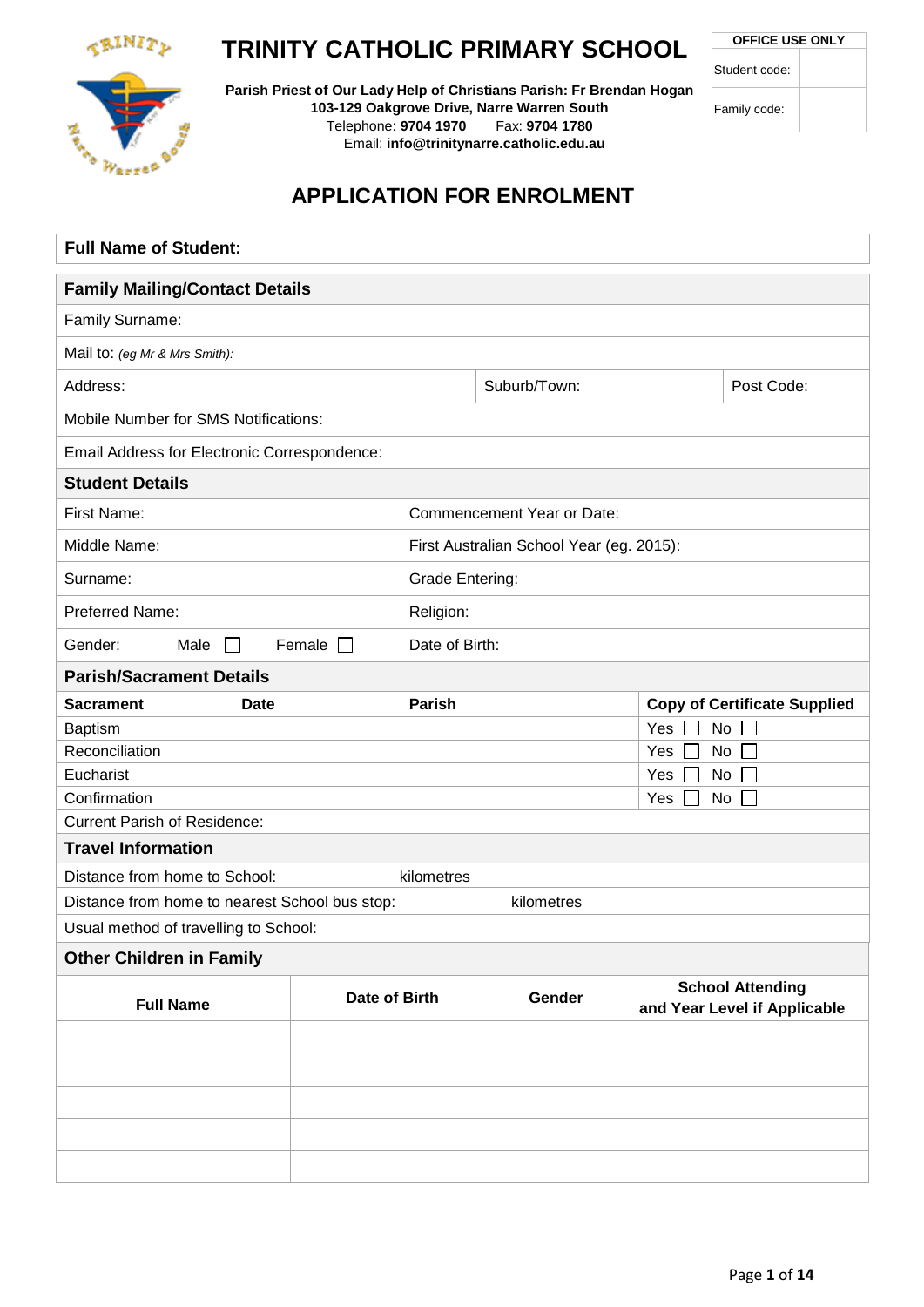|                                                                                                                            | <b>Previous School/Pre-School Permission</b>                                                                                                                                                                                                                        |  |                             |                   |                         |                                                                                                                 |  |
|----------------------------------------------------------------------------------------------------------------------------|---------------------------------------------------------------------------------------------------------------------------------------------------------------------------------------------------------------------------------------------------------------------|--|-----------------------------|-------------------|-------------------------|-----------------------------------------------------------------------------------------------------------------|--|
|                                                                                                                            | Name of previous school/pre-school:                                                                                                                                                                                                                                 |  |                             |                   |                         |                                                                                                                 |  |
|                                                                                                                            | I/We give permission for the School to contact the previous school or pre-school:<br>Yes    No                                                                                                                                                                      |  |                             |                   |                         |                                                                                                                 |  |
|                                                                                                                            | In the event that the student transfers to another school I/We give permission for<br>the School to transfer information on this form to that school.<br>Yes    No  <br>You will need to provide school and/or external test results (e.g. NAPLAN) where requested. |  |                             |                   |                         |                                                                                                                 |  |
| Nationality:                                                                                                               | <b>Nationality - Government requirement</b>                                                                                                                                                                                                                         |  |                             |                   |                         |                                                                                                                 |  |
|                                                                                                                            | In which country was the student born:                                                                                                                                                                                                                              |  | Australia<br>$\Box$         |                   | Other - please specify: |                                                                                                                 |  |
|                                                                                                                            | Is the student of Aboriginal or Torres Strait Islander origin?                                                                                                                                                                                                      |  |                             |                   |                         |                                                                                                                 |  |
|                                                                                                                            | (For persons of both Aboriginal and Torres Strait Islander origin mark 'Yes' to both)                                                                                                                                                                               |  |                             |                   |                         |                                                                                                                 |  |
| No                                                                                                                         | Yes, Aboriginal $\Box$                                                                                                                                                                                                                                              |  | Yes, Torres Strait Islander |                   |                         |                                                                                                                 |  |
|                                                                                                                            | (If more than one language, indicate the one that is spoken most often)                                                                                                                                                                                             |  |                             |                   |                         | Does the student or their mother/guardian or their father/guardian speak a language other than English at home? |  |
|                                                                                                                            |                                                                                                                                                                                                                                                                     |  | <b>Student</b>              |                   | Mother/Guardian         | Father/Guardian                                                                                                 |  |
| No:                                                                                                                        | English Only                                                                                                                                                                                                                                                        |  |                             |                   |                         |                                                                                                                 |  |
| Other – please specify:<br>Yes:                                                                                            |                                                                                                                                                                                                                                                                     |  |                             |                   |                         |                                                                                                                 |  |
|                                                                                                                            | If Not Born In Australia, Citizenship Status Required - Government requirement<br>Please tick the relevant category below and record the Visa Subclass number:<br>(Original documents to be sighted and copies to be retained by the School)                        |  |                             |                   |                         |                                                                                                                 |  |
|                                                                                                                            | Australian Citizen not born in Australia                                                                                                                                                                                                                            |  |                             |                   |                         |                                                                                                                 |  |
|                                                                                                                            | Australian Citizen                                                                                                                                                                                                                                                  |  |                             |                   |                         |                                                                                                                 |  |
| ⊔<br>Naturalisation Certificate or Australian Passport number/<br>Document of Travel if Country of Birth is not Australia: |                                                                                                                                                                                                                                                                     |  |                             |                   |                         |                                                                                                                 |  |
|                                                                                                                            | Australian Passport Number (If applicable)                                                                                                                                                                                                                          |  |                             | Passport No:      |                         |                                                                                                                 |  |
|                                                                                                                            | <b>Naturalisation Certificate Number</b>                                                                                                                                                                                                                            |  |                             |                   | Certificate No:         |                                                                                                                 |  |
| Visa Subclass recorded on entry to Australia                                                                               |                                                                                                                                                                                                                                                                     |  |                             |                   |                         |                                                                                                                 |  |
| Visa Subclass Number<br>Visa Subclass No:                                                                                  |                                                                                                                                                                                                                                                                     |  |                             |                   |                         |                                                                                                                 |  |
| Date of Arrival into Australia<br>Date:                                                                                    |                                                                                                                                                                                                                                                                     |  |                             |                   |                         |                                                                                                                 |  |
|                                                                                                                            | Not currently an Australian Citizen - please provide further details as appropriate below                                                                                                                                                                           |  |                             |                   |                         |                                                                                                                 |  |
| $\Box$                                                                                                                     | <b>Permanent Resident</b><br>(if ticked, record the Visa Subclass Number)                                                                                                                                                                                           |  |                             |                   | Visa Subclass No:       |                                                                                                                 |  |
|                                                                                                                            | <b>Temporary Resident</b><br>(if ticked, record the Visa Subclass Number)                                                                                                                                                                                           |  |                             | Visa Subclass No: |                         |                                                                                                                 |  |
| Other/Visitor/Overseas Student<br>Visa Subclass No:<br>(if ticked, record the Visa Subclass Number)                        |                                                                                                                                                                                                                                                                     |  |                             |                   |                         |                                                                                                                 |  |
|                                                                                                                            | * Please attach Visa/document of travel/letter of notification and passport photo page.                                                                                                                                                                             |  |                             |                   |                         |                                                                                                                 |  |
|                                                                                                                            | <b>Pension / Health Care Card</b>                                                                                                                                                                                                                                   |  |                             |                   |                         |                                                                                                                 |  |
| Do you hold a current Pension or Health Care Card:<br>Yes $\Box$<br>No                                                     |                                                                                                                                                                                                                                                                     |  |                             |                   |                         |                                                                                                                 |  |
|                                                                                                                            | Pension or Health Care Card Number:                                                                                                                                                                                                                                 |  |                             |                   | <b>Expiry Date:</b>     |                                                                                                                 |  |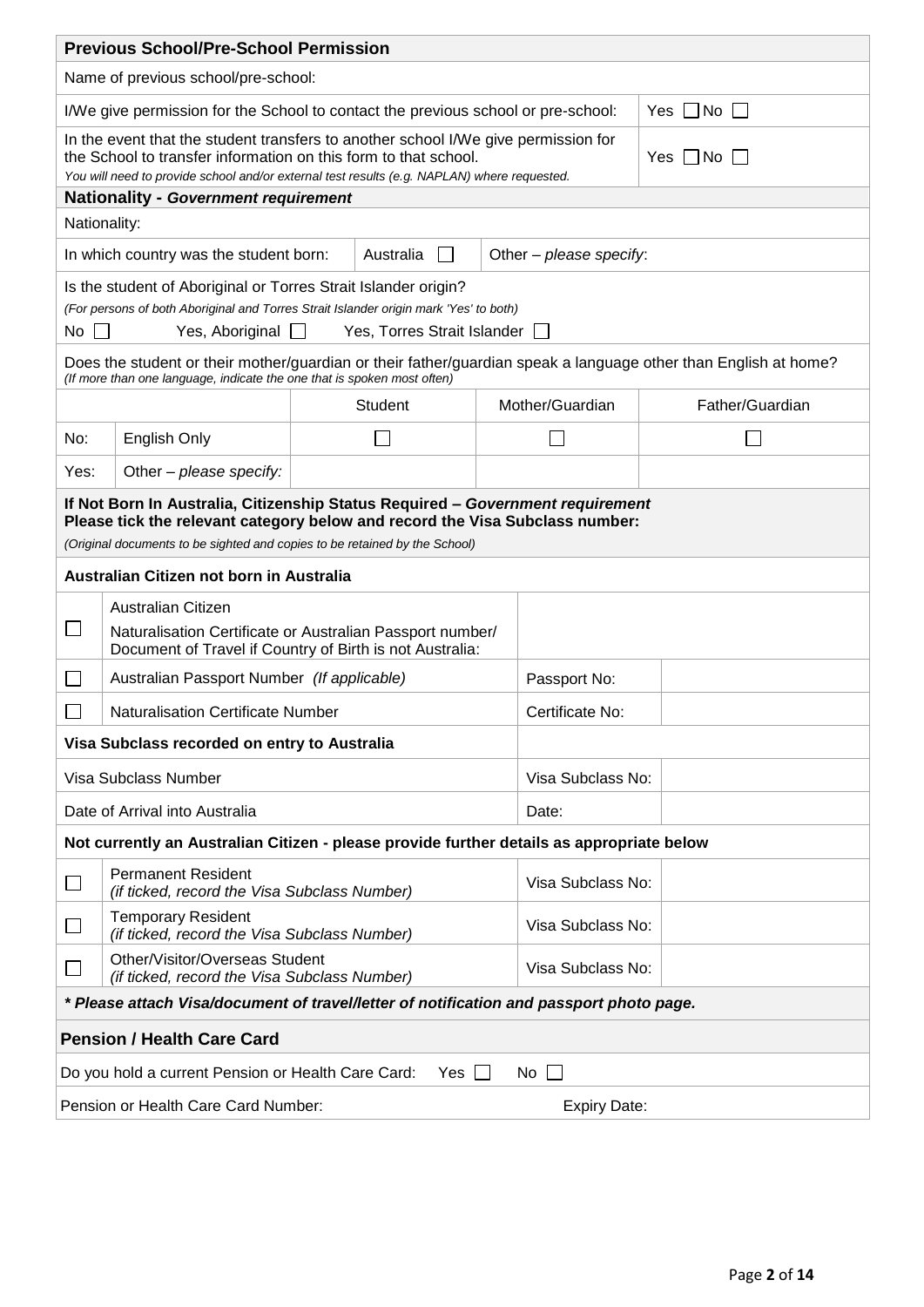| <b>Medical Details</b>                                                                                                                                                                                                                                                                                                                   |                                               |
|------------------------------------------------------------------------------------------------------------------------------------------------------------------------------------------------------------------------------------------------------------------------------------------------------------------------------------------|-----------------------------------------------|
| Doctor's Name:                                                                                                                                                                                                                                                                                                                           | Dentist's Name:                               |
| Telephone Number:                                                                                                                                                                                                                                                                                                                        | Telephone Number:                             |
| Clinic Name & Address:                                                                                                                                                                                                                                                                                                                   | Clinic Name & Address:                        |
| <b>Student's Medicare Number:</b>                                                                                                                                                                                                                                                                                                        | <b>Expiry Date:</b>                           |
| Date of last Tetanus Injection / Booster:                                                                                                                                                                                                                                                                                                |                                               |
| <b>Private Health Cover: Yes</b><br>$No$ $\Box$                                                                                                                                                                                                                                                                                          |                                               |
| Fund Name:                                                                                                                                                                                                                                                                                                                               | Membership Number:                            |
| <b>Ambulance Cover:</b><br>$Yes \mid \mid$<br><b>No</b>                                                                                                                                                                                                                                                                                  | Membership Number:                            |
| Immunisations: Has the Immunisation Certificate been provided?                                                                                                                                                                                                                                                                           | $No$ $\vert \vert$<br>Yes [<br>$\blacksquare$ |
| Health Department regulations require all children without an Immunisation Certificate to be excluded from School for a period of 14 days in the<br>event of a vaccine preventable disease such as measles. Please see Victorian Department of Health website for more details.                                                          |                                               |
| <b>Medical Conditions</b>                                                                                                                                                                                                                                                                                                                |                                               |
| <b>Medical Conditions</b>                                                                                                                                                                                                                                                                                                                |                                               |
| Please specify any known medical conditions the student suffers from, e.g. asthma, diabetes and any prescribed<br>medication taken by the student:                                                                                                                                                                                       |                                               |
|                                                                                                                                                                                                                                                                                                                                          |                                               |
|                                                                                                                                                                                                                                                                                                                                          |                                               |
|                                                                                                                                                                                                                                                                                                                                          |                                               |
| <b>Medication</b><br>Please specify the requirements regarding the administration of medication for both prescribed and non-prescribed<br>medications, whether for ongoing or temporary illnesses:                                                                                                                                       |                                               |
|                                                                                                                                                                                                                                                                                                                                          |                                               |
|                                                                                                                                                                                                                                                                                                                                          |                                               |
| <b>Allergies</b>                                                                                                                                                                                                                                                                                                                         |                                               |
| Please specify any known allergy the student has, e.g. allergy to nuts, penicillin, bee stings, including specific<br>details:                                                                                                                                                                                                           |                                               |
|                                                                                                                                                                                                                                                                                                                                          |                                               |
|                                                                                                                                                                                                                                                                                                                                          |                                               |
|                                                                                                                                                                                                                                                                                                                                          |                                               |
| Has the student been diagnosed as being at risk of anaphylaxis? Yes $\Box$<br>If "yes":                                                                                                                                                                                                                                                  | No                                            |
| Does the student have an EpiPen?                                                                                                                                                                                                                                                                                                         | Yes<br>No                                     |
| Does the student know how to use their EpiPen?                                                                                                                                                                                                                                                                                           | N/A<br>Yes<br>No.                             |
| If a student is to be given medication by School staff or has a severe allergy, written authorisation is required.<br>Please request a Medication Authority Form from the School office.                                                                                                                                                 |                                               |
| It is mandatory for parents/guardians to advise the School in writing for management plans for the medical<br>conditions or allergies identified in this form with advice from medical practitioners included in instances where a<br>formal diagnosis has been made. Please attach copies of the relevant information and action plans. |                                               |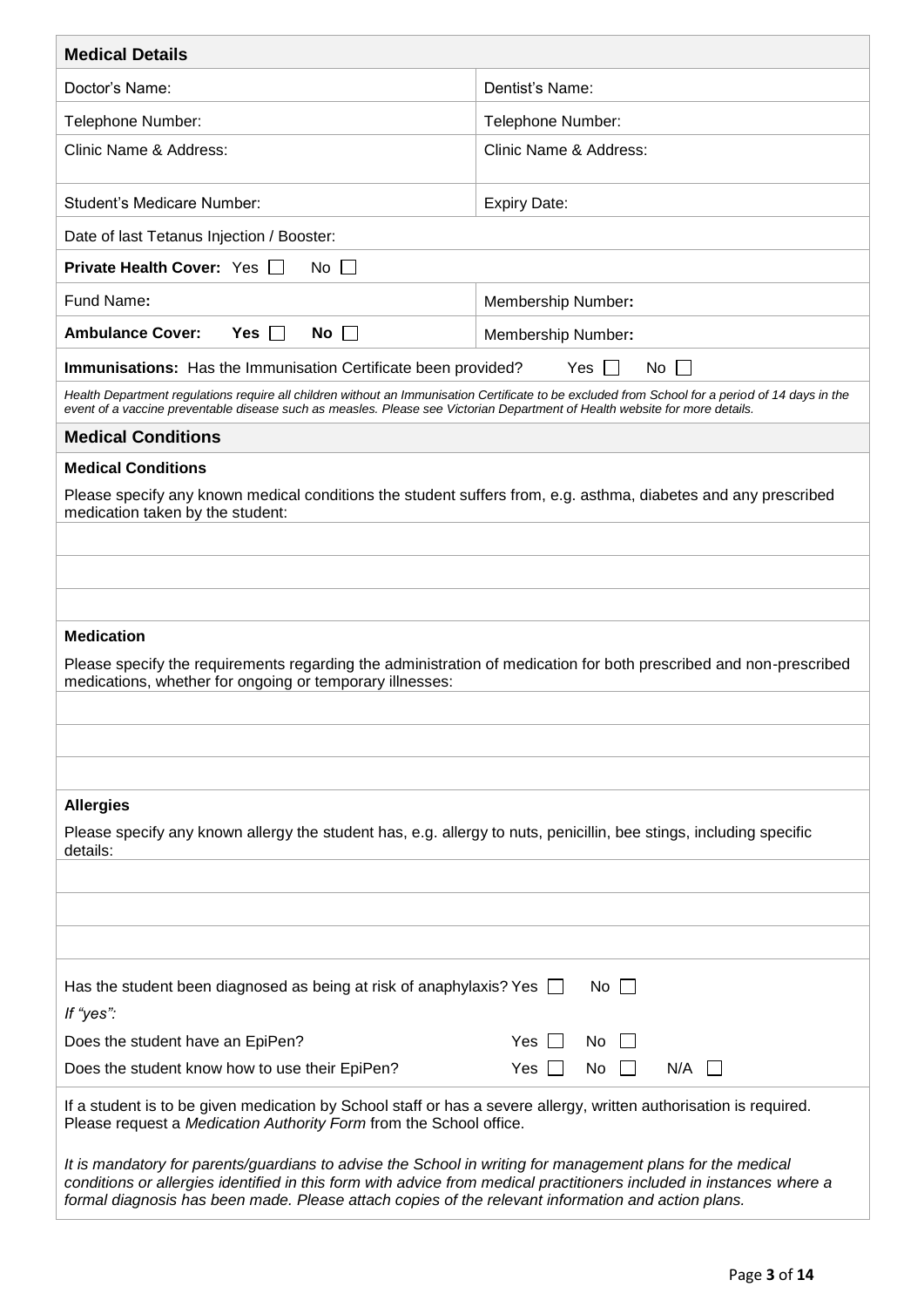| <b>Special Needs</b>                                                                                                                                                                                                                                                                                                                                                                                                                                                                        |  |  |  |  |  |  |
|---------------------------------------------------------------------------------------------------------------------------------------------------------------------------------------------------------------------------------------------------------------------------------------------------------------------------------------------------------------------------------------------------------------------------------------------------------------------------------------------|--|--|--|--|--|--|
| Indicate whether the student applying for enrolment has any known or suspected special needs:                                                                                                                                                                                                                                                                                                                                                                                               |  |  |  |  |  |  |
| Does your child have:<br>Autism<br><b>Behaviour Disorders</b><br>Hearing Impairment<br><b>Mental Health Issues</b><br>An Intellectual Disability<br>A Speech/Language Disorder<br>A Vision Impairment<br>A Physical Disability<br>ADD / ADHD<br><b>Giftedness</b><br><b>Learning Difficulties</b><br><b>Acquired Brain Injury</b><br>Other $-$ please specify:<br>None of the above                                                                                                         |  |  |  |  |  |  |
| If you have answered "yes" to any of the above, please provide full written details of those needs and any<br>assessment/intervention/support that he/she may be currently receiving (supporting documentation must be<br>provided).<br>If this enrolment application is successful it is essential that the School be advised promptly of any<br>changes to the needs of the student. The School will regularly assess its ability to provide adequate<br>services based upon these needs. |  |  |  |  |  |  |
| Is your child receiving support from a specialist service including optometrist, speech therapist, psychologist or<br>Yes $\Box$<br>No $\Box$<br>occupational therapist etc?<br>If yes, please provide full details and include any relevant documentation:                                                                                                                                                                                                                                 |  |  |  |  |  |  |
|                                                                                                                                                                                                                                                                                                                                                                                                                                                                                             |  |  |  |  |  |  |
| What accommodations and/or learning adjustments, if any, were provided for your child in his/her previous<br>school/pre-school:<br>Alternative teaching and learning strategies<br>Signing<br><b>Braille</b><br>A reader or scribe<br>Access to technology<br>Modifications to equipment, furniture and learning spaces<br>Personal carer support<br>Other - please specify:                                                                                                                |  |  |  |  |  |  |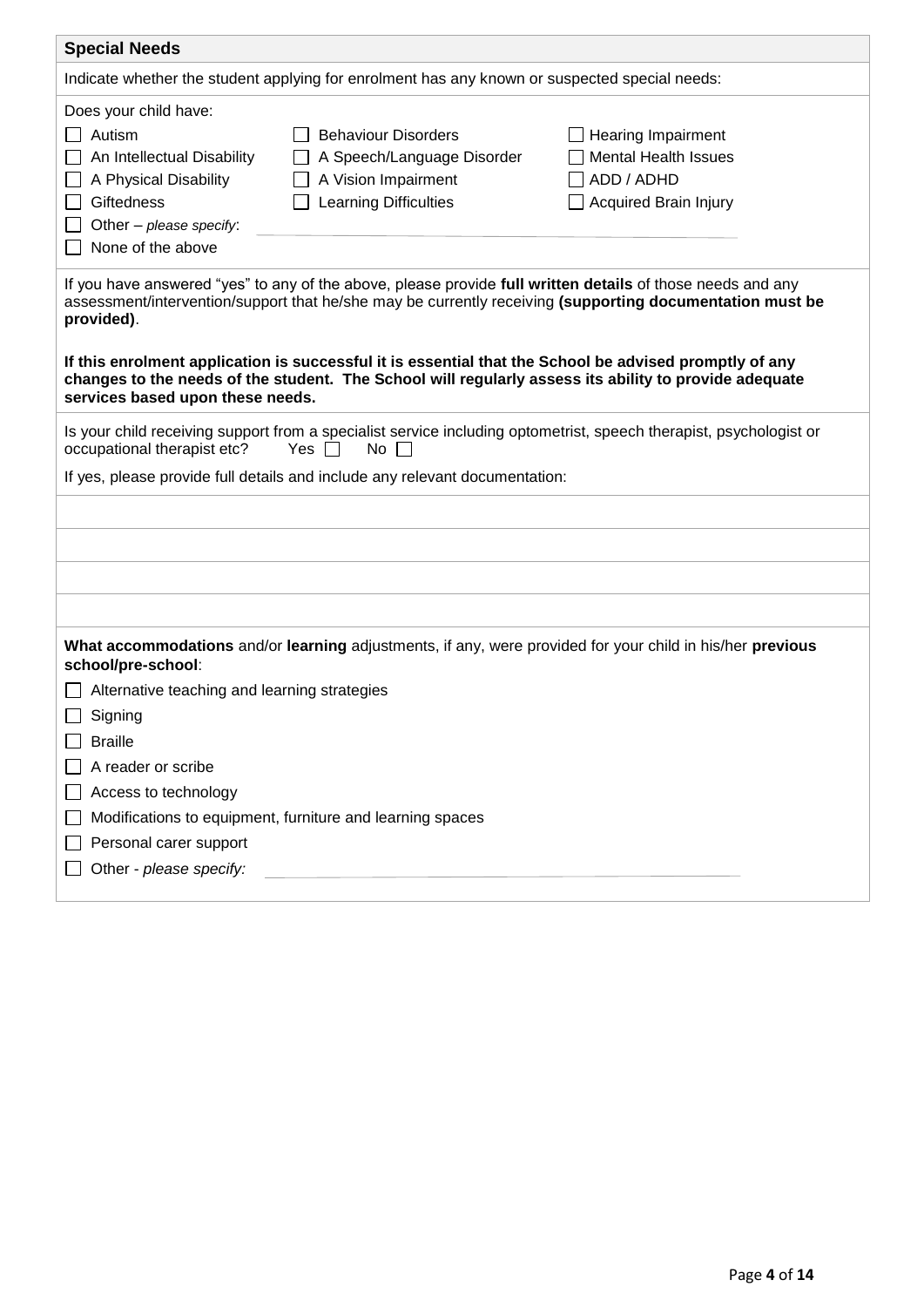| <b>Health and Safety</b>                                                                                                                                                                                                                                                                                                                                                                                                                                  |
|-----------------------------------------------------------------------------------------------------------------------------------------------------------------------------------------------------------------------------------------------------------------------------------------------------------------------------------------------------------------------------------------------------------------------------------------------------------|
| To your knowledge, is there anything in your child's history or circumstances (including medical history), which<br>might pose a risk of any type to him or her, other students, or staff at this School? Yes $\Box$<br>No $\Box$                                                                                                                                                                                                                         |
| If "yes" please provide a brief description (include any documents which may describe such risk):                                                                                                                                                                                                                                                                                                                                                         |
|                                                                                                                                                                                                                                                                                                                                                                                                                                                           |
|                                                                                                                                                                                                                                                                                                                                                                                                                                                           |
|                                                                                                                                                                                                                                                                                                                                                                                                                                                           |
|                                                                                                                                                                                                                                                                                                                                                                                                                                                           |
| Please provide the names and contact details of health professionals and/or support personnel at the last school or<br>other relevant agencies that have knowledge of these issues:                                                                                                                                                                                                                                                                       |
|                                                                                                                                                                                                                                                                                                                                                                                                                                                           |
|                                                                                                                                                                                                                                                                                                                                                                                                                                                           |
|                                                                                                                                                                                                                                                                                                                                                                                                                                                           |
|                                                                                                                                                                                                                                                                                                                                                                                                                                                           |
| The information provided in this section will not in itself be a reason for accepting or rejecting an enrolment<br>application. It is, however, knowledge that is necessary for the School to be able to take into account and<br>cater for all the needs and challenges that the child presents at this School. Should known<br>needs/challenges of the child not be revealed at enrolment, the School may not be able to fully cater for<br>your child. |
| I/we consent to the School contacting health professionals, support personnel at the last school or other relevant<br>No $\Box$<br>$N/A$ $\Box$<br>Yes $\Box$<br>agencies.                                                                                                                                                                                                                                                                                |
| Please attach any relevant documentation to the Enrolment Form including documentation from health<br>professionals/medical practitioners in instances where a formal diagnosis has been made.                                                                                                                                                                                                                                                            |
| <b>Home Care Arrangements</b>                                                                                                                                                                                                                                                                                                                                                                                                                             |
| Please indicate the home care arrangements for this student:                                                                                                                                                                                                                                                                                                                                                                                              |
| Living with both Mother & Father at same address                                                                                                                                                                                                                                                                                                                                                                                                          |
| Other - please describe the living arrangements of the student below:                                                                                                                                                                                                                                                                                                                                                                                     |
|                                                                                                                                                                                                                                                                                                                                                                                                                                                           |
|                                                                                                                                                                                                                                                                                                                                                                                                                                                           |
|                                                                                                                                                                                                                                                                                                                                                                                                                                                           |
|                                                                                                                                                                                                                                                                                                                                                                                                                                                           |
| Other general family details that the School should be aware of:                                                                                                                                                                                                                                                                                                                                                                                          |
|                                                                                                                                                                                                                                                                                                                                                                                                                                                           |
|                                                                                                                                                                                                                                                                                                                                                                                                                                                           |
|                                                                                                                                                                                                                                                                                                                                                                                                                                                           |
|                                                                                                                                                                                                                                                                                                                                                                                                                                                           |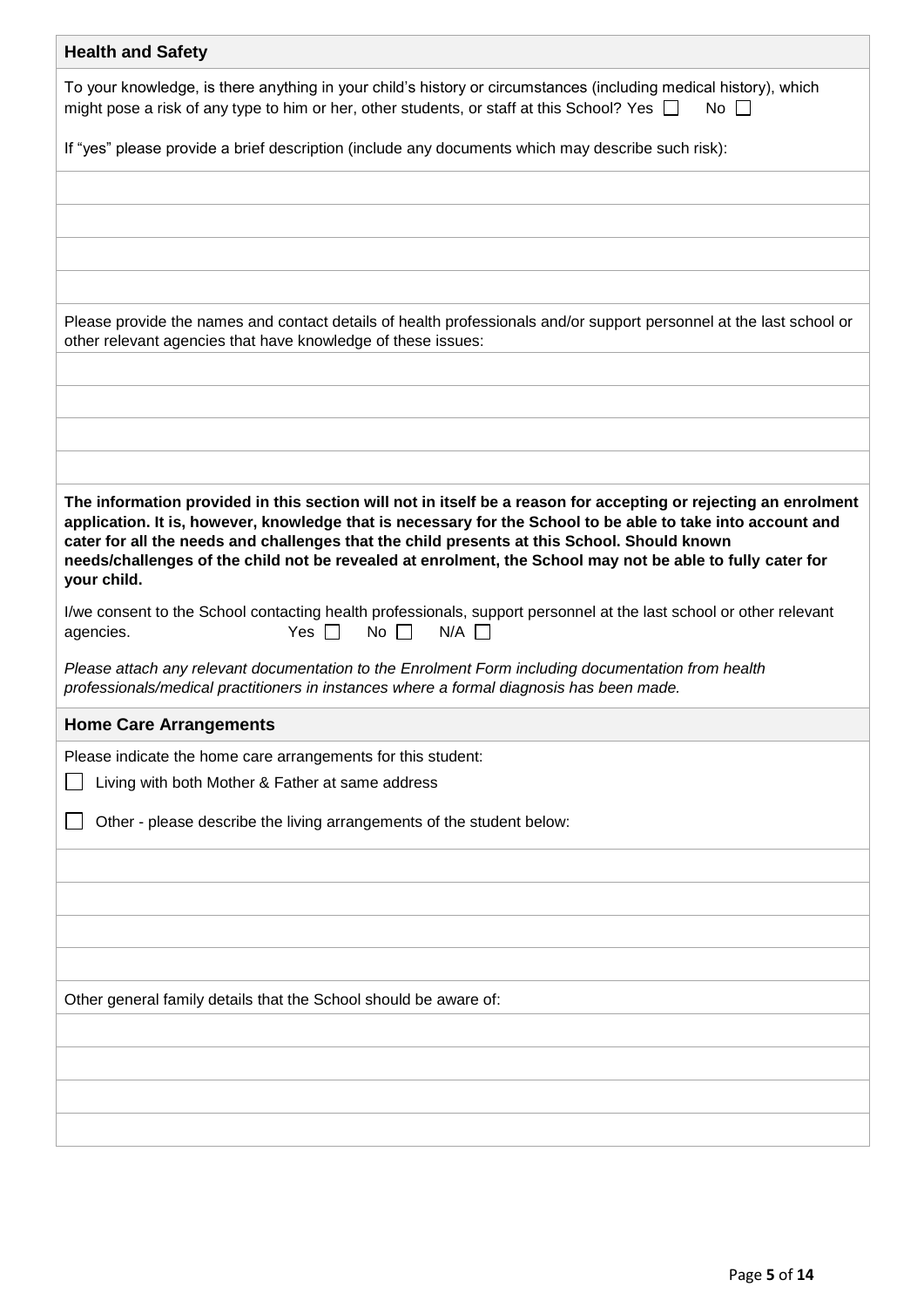| <b>Court Orders</b>                                         |                                                                                                                                                                                                                             |            |                                                                                                                |  |
|-------------------------------------------------------------|-----------------------------------------------------------------------------------------------------------------------------------------------------------------------------------------------------------------------------|------------|----------------------------------------------------------------------------------------------------------------|--|
| Are there any current court orders relating to the student? |                                                                                                                                                                                                                             | Yes $\Box$ | $No \Box$                                                                                                      |  |
| School.                                                     | If "yes", copies of these Court Orders eg Intervention Orders, Family Court/Federal Magistrates Court Orders or<br>other relevant court orders must be provided. Any subsequent court orders must be provided when they are |            | received by the parent/guardian. This is a positive ongoing obligation on the parent/guardian to supply to the |  |
|                                                             | Is there any information of a legal nature you wish the School to be made aware of?                                                                                                                                         |            | Yes    <br>$No$ $\vert$                                                                                        |  |
| If "yes", please describe:                                  |                                                                                                                                                                                                                             |            |                                                                                                                |  |
|                                                             |                                                                                                                                                                                                                             |            |                                                                                                                |  |
|                                                             |                                                                                                                                                                                                                             |            |                                                                                                                |  |
|                                                             |                                                                                                                                                                                                                             |            |                                                                                                                |  |
|                                                             |                                                                                                                                                                                                                             |            |                                                                                                                |  |
| <b>Contact Details</b>                                      |                                                                                                                                                                                                                             |            |                                                                                                                |  |
| <b>Details</b>                                              | <b>Father / Guardian</b>                                                                                                                                                                                                    |            | <b>Mother/Guardian</b>                                                                                         |  |
|                                                             | <b>Residing at Same Address</b>                                                                                                                                                                                             |            | <b>Residing at Same Address</b>                                                                                |  |
| <b>Title</b>                                                |                                                                                                                                                                                                                             |            |                                                                                                                |  |
| <b>First Name</b>                                           |                                                                                                                                                                                                                             |            |                                                                                                                |  |
| Middle Name                                                 |                                                                                                                                                                                                                             |            |                                                                                                                |  |
| Surname                                                     |                                                                                                                                                                                                                             |            |                                                                                                                |  |
| <b>Residential Guardian</b>                                 | $Yes$ $\Box$<br>No.<br>$\perp$                                                                                                                                                                                              |            | Yes $\Box$<br>$No$                                                                                             |  |
| Address - Street                                            |                                                                                                                                                                                                                             |            |                                                                                                                |  |
| <b>Suburb and Post Code</b>                                 |                                                                                                                                                                                                                             |            |                                                                                                                |  |
| Home Telephone Number                                       |                                                                                                                                                                                                                             |            |                                                                                                                |  |
| <b>Work Telephone Number</b>                                |                                                                                                                                                                                                                             |            |                                                                                                                |  |
| Facsimile                                                   |                                                                                                                                                                                                                             |            |                                                                                                                |  |
| <b>Mobile Phone Number</b>                                  |                                                                                                                                                                                                                             |            |                                                                                                                |  |
| <b>Email Address</b>                                        |                                                                                                                                                                                                                             |            |                                                                                                                |  |
| Employer                                                    |                                                                                                                                                                                                                             |            |                                                                                                                |  |
| Occupation                                                  |                                                                                                                                                                                                                             |            |                                                                                                                |  |
|                                                             | Group A                                                                                                                                                                                                                     |            | Group A                                                                                                        |  |
| <b>Occupation Group</b>                                     | Group B                                                                                                                                                                                                                     |            | Group B                                                                                                        |  |
| (Refer to insert "List of<br><b>Parental Occupations)</b>   | Group C                                                                                                                                                                                                                     |            | Group C                                                                                                        |  |
| <b>Government Requirement</b>                               | Group D                                                                                                                                                                                                                     |            | Group D                                                                                                        |  |
|                                                             | Not in paid work in last 12 months                                                                                                                                                                                          |            | Not in paid work in last 12 months                                                                             |  |
|                                                             | Year 12 or equivalent                                                                                                                                                                                                       |            | Year 12 or equivalent                                                                                          |  |
| <b>Highest Year of School</b><br>Education                  | Year 11 or equivalent                                                                                                                                                                                                       |            | Year 11 or equivalent                                                                                          |  |
| <b>Government Requirement</b>                               | Year 10 or equivalent                                                                                                                                                                                                       |            | Year 10 or equivalent                                                                                          |  |
|                                                             | Year 9 or equivalent or below                                                                                                                                                                                               |            | Year 9 or equivalent or below                                                                                  |  |
| Level of Highest                                            | Bachelor degree or above                                                                                                                                                                                                    |            | Bachelor degree or above                                                                                       |  |
| Qualification                                               | Advanced Diploma/Diploma                                                                                                                                                                                                    |            | Advanced Diploma/Diploma                                                                                       |  |
| <b>Government Requirement</b>                               | Certificate I to IV (incl trade cert)                                                                                                                                                                                       | $\Box$     | Certificate I to IV (incl trade cert)                                                                          |  |
| Country of Birth                                            | No non-school qualification                                                                                                                                                                                                 |            | No non-school qualification                                                                                    |  |
|                                                             |                                                                                                                                                                                                                             |            |                                                                                                                |  |
| Nationality                                                 |                                                                                                                                                                                                                             |            |                                                                                                                |  |
| Religion                                                    |                                                                                                                                                                                                                             |            |                                                                                                                |  |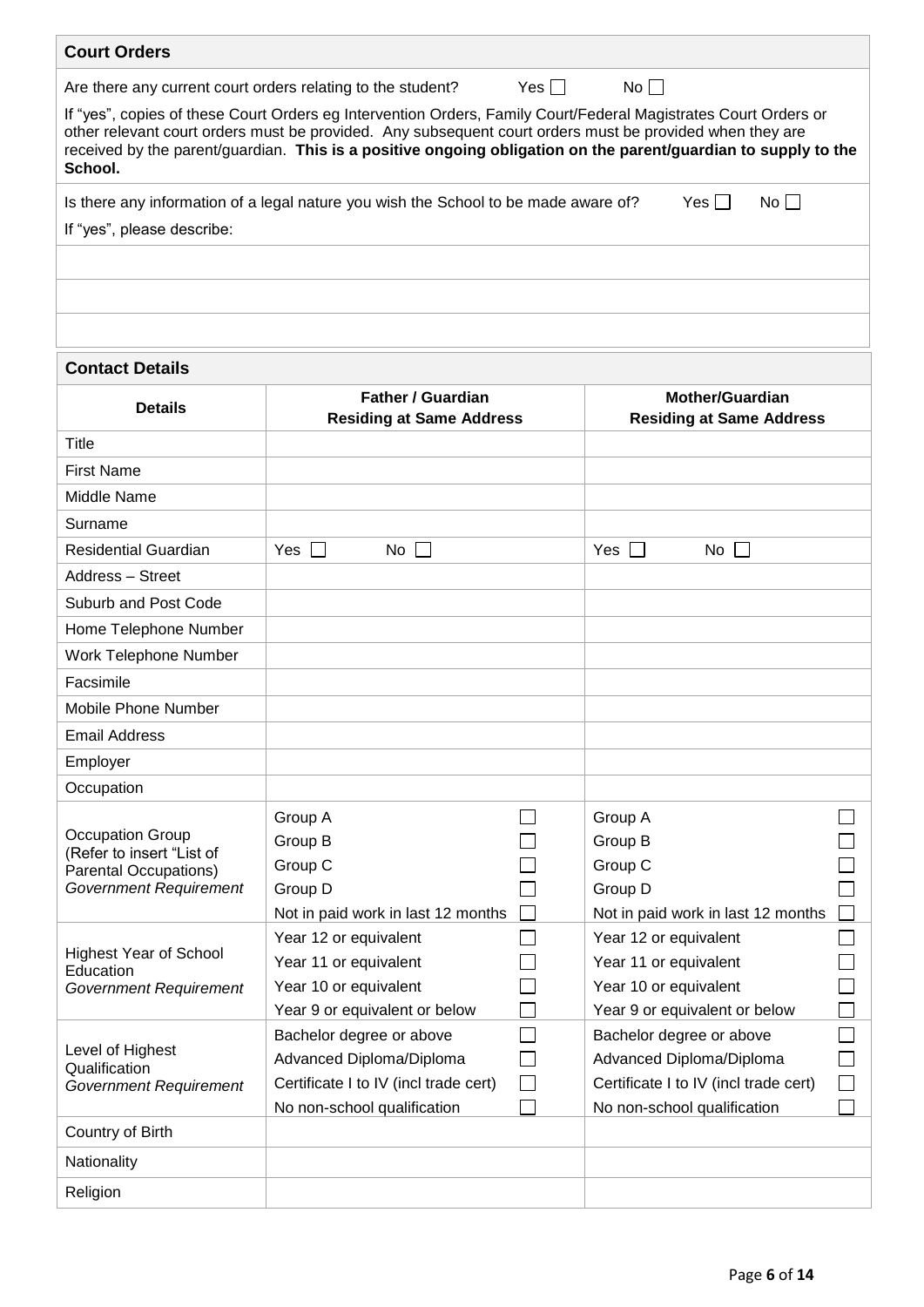| <b>Contact Details</b>                                                                                                 |                                                                                                                              |
|------------------------------------------------------------------------------------------------------------------------|------------------------------------------------------------------------------------------------------------------------------|
| <b>Details</b>                                                                                                         | <b>Non Residential Parent</b><br>(if applicable)                                                                             |
|                                                                                                                        | Please only complete if there is a Parent who does not reside at the Student's<br><b>Home Address</b>                        |
| Title                                                                                                                  |                                                                                                                              |
| <b>First Name</b>                                                                                                      |                                                                                                                              |
| Surname                                                                                                                |                                                                                                                              |
| Address - Street                                                                                                       |                                                                                                                              |
| Suburb and Post Code                                                                                                   |                                                                                                                              |
| Home Telephone Number                                                                                                  |                                                                                                                              |
| <b>Business Telephone Number</b>                                                                                       |                                                                                                                              |
| Mobile Phone Number                                                                                                    |                                                                                                                              |
| <b>Email Address</b>                                                                                                   |                                                                                                                              |
| Relationship to Student                                                                                                |                                                                                                                              |
| Employer                                                                                                               |                                                                                                                              |
| Occupation                                                                                                             |                                                                                                                              |
| Occupation Group #<br>(Refer to insert "List of<br><b>Parental Occupations)</b><br><b>Government Requirement</b>       | Group A<br>Group B<br>Group C<br>Group D<br>Not in paid work in last 12 months<br>Year 12 or equivalent                      |
| <b>Highest Year of School</b><br>Education<br><b>Government Requirement</b>                                            | Year 11 or equivalent<br>Year 10 or equivalent<br>Year 9 or equivalent or below                                              |
| Level of Highest Qualification                                                                                         | Bachelor degree or above<br>Advanced Diploma/Diploma<br>Certificate I to IV (incl trade cert)<br>No non-school qualification |
| Do you speak a language(s)<br>other than English at home?                                                              | No $\square$<br>Yes $\Box$<br>If "yes", please list below:<br>1.<br>2.                                                       |
| Country of Birth                                                                                                       |                                                                                                                              |
| Nationality                                                                                                            |                                                                                                                              |
| Religion                                                                                                               |                                                                                                                              |
| Are there any Family Court<br>Orders/Parenting Plans that<br>have been issued in relation<br>to the enrolling student? | Yes I<br>No<br>(If "yes", supporting documentation must be provided.)                                                        |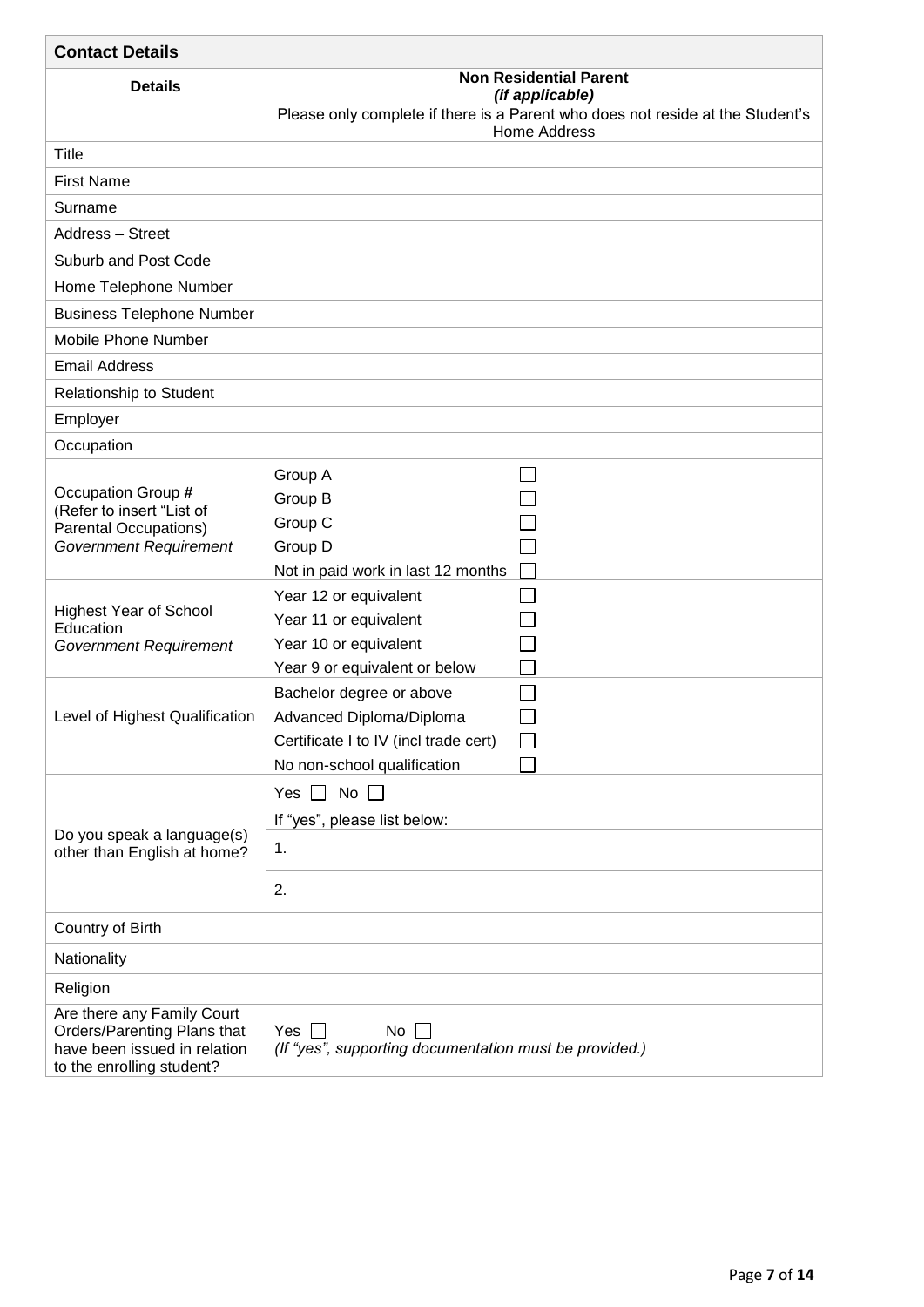| <b>Emergency Contact Details</b> |                                                                                                                                         |                                                                                                                                         |  |  |  |  |
|----------------------------------|-----------------------------------------------------------------------------------------------------------------------------------------|-----------------------------------------------------------------------------------------------------------------------------------------|--|--|--|--|
| <b>Details</b>                   | <b>Emergency Contact</b>                                                                                                                | <b>Emergency Contact</b>                                                                                                                |  |  |  |  |
|                                  | Please nominate a person other than a<br>parent who may be contacted in the<br>event of an emergency, if parents cannot<br>be contacted | Please nominate a person other than a<br>parent who may be contacted in the<br>event of an emergency, if parents cannot<br>be contacted |  |  |  |  |
| Title                            |                                                                                                                                         |                                                                                                                                         |  |  |  |  |
| <b>First Name</b>                |                                                                                                                                         |                                                                                                                                         |  |  |  |  |
| Surname                          |                                                                                                                                         |                                                                                                                                         |  |  |  |  |
| Address - Street                 |                                                                                                                                         |                                                                                                                                         |  |  |  |  |
| Suburb and Post Code             |                                                                                                                                         |                                                                                                                                         |  |  |  |  |
| Home Telephone Number            |                                                                                                                                         |                                                                                                                                         |  |  |  |  |
| <b>Business Telephone Number</b> |                                                                                                                                         |                                                                                                                                         |  |  |  |  |
| Mobile Phone Number              |                                                                                                                                         |                                                                                                                                         |  |  |  |  |
| <b>Email Address</b>             |                                                                                                                                         |                                                                                                                                         |  |  |  |  |
| <b>Relationship to Student</b>   |                                                                                                                                         |                                                                                                                                         |  |  |  |  |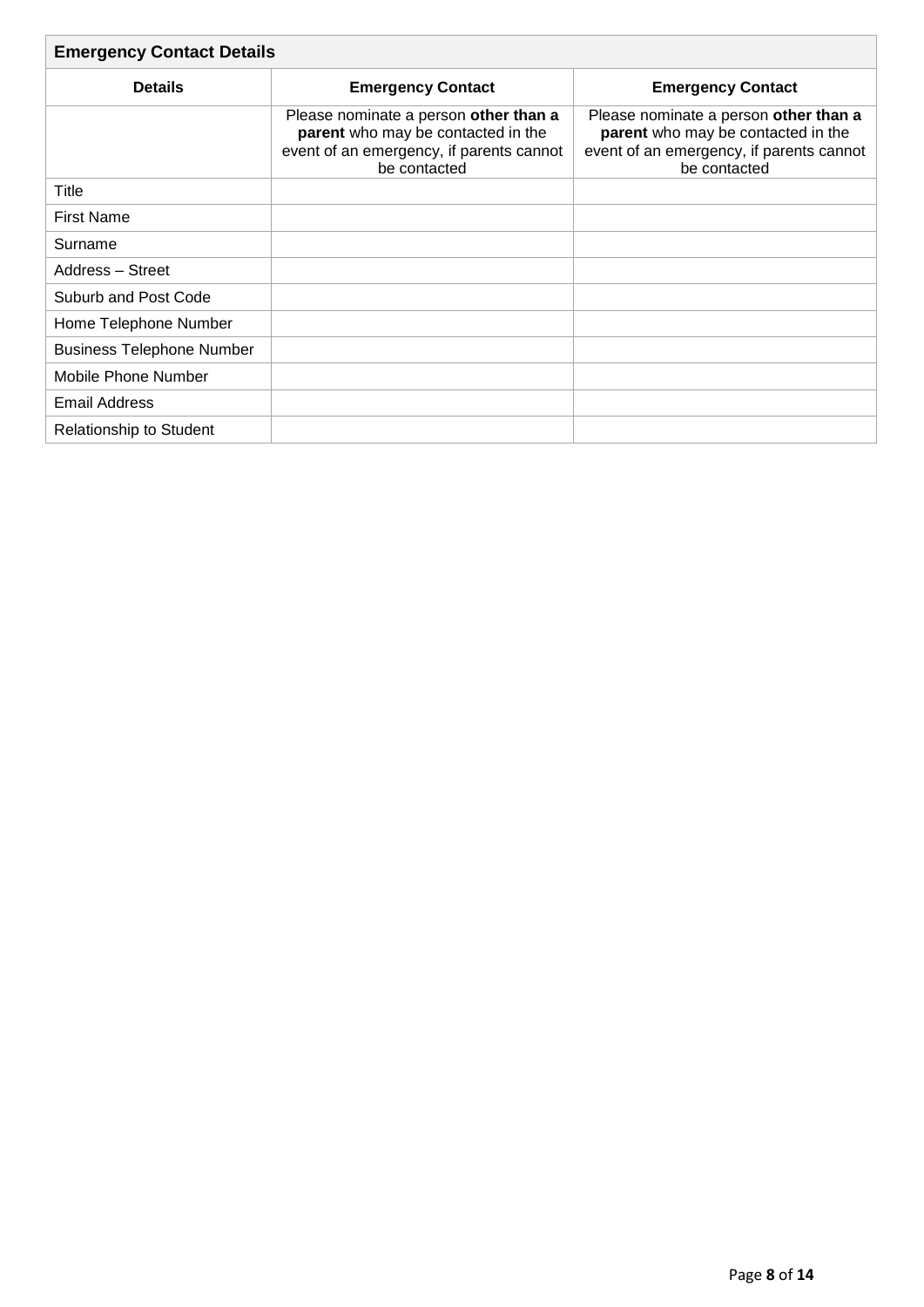# **Agreement**

As the School is a Catholic school, there are certain expectations, obligations and guarantees required of the parents/guardians of its students, so that a harmonious partnership may be established between home and the School.

| School. |    |                                                                                                                                                                                                           |                       |  |
|---------|----|-----------------------------------------------------------------------------------------------------------------------------------------------------------------------------------------------------------|-----------------------|--|
|         | 1. | I understand that the information that I have provided must be kept up to date<br>throughout the period of enrolment.                                                                                     | Yes                   |  |
|         | 2. | I agree to faithfully/strictly abide by the School rules, regulations and policies<br>as conveyed through the Parent Handbook, Newsletter, School Policy<br>documents or any other means.                 | Yes                   |  |
|         | 3. | I agree to strictly support our child's participation in the religious life of the<br>School (e.g. School Liturgies and Masses).                                                                          | Yes                   |  |
|         | 4. | I agree to fully meet all fee and cost commitments required by the School.                                                                                                                                |                       |  |
|         | 5. | I understand that supporting School activities and the activities of the parent<br>body of the School and parish are ways of further developing, strengthening<br>and promoting a harmonious partnership. | Yes<br>Yes            |  |
|         | 6. | I understand that the School may contact my child's previous school prior to<br>making a decision about this enrolment application.                                                                       | Yes                   |  |
|         | 7. | I have read and agree to faithfully/strictly abide by the School 'Parent-School<br>Relationships Code of Conduct'.                                                                                        | Yes                   |  |
| SIGNED: |    | SIGNED:                                                                                                                                                                                                   |                       |  |
|         |    | Father/Carer/Guardian<br>and/or                                                                                                                                                                           | Mother/Carer/Guardian |  |
|         |    | <b>PRINT NAME:</b><br><b>PRINT NAME:</b>                                                                                                                                                                  |                       |  |
| DATE:   |    | DATE:                                                                                                                                                                                                     |                       |  |
|         |    | <b>Documentation</b>                                                                                                                                                                                      |                       |  |
|         |    | I have included copies of the following documents with this application for enrolment (please tick appropriate boxes<br>where applicable):                                                                |                       |  |
|         |    | <b>Birth Certificate</b>                                                                                                                                                                                  |                       |  |
|         |    | <b>Baptismal Certificate</b>                                                                                                                                                                              |                       |  |
|         |    | <b>Immunisation Certificate</b>                                                                                                                                                                           |                       |  |
|         |    | Visa documentation                                                                                                                                                                                        |                       |  |
|         |    | <b>Relevant Family Court Orders</b>                                                                                                                                                                       |                       |  |
|         |    | Asthma Management Plan                                                                                                                                                                                    |                       |  |
|         |    | Anaphylaxis Management Plan                                                                                                                                                                               |                       |  |
|         |    | Other relevant medical and/or special needs information including assessments                                                                                                                             |                       |  |
|         |    |                                                                                                                                                                                                           |                       |  |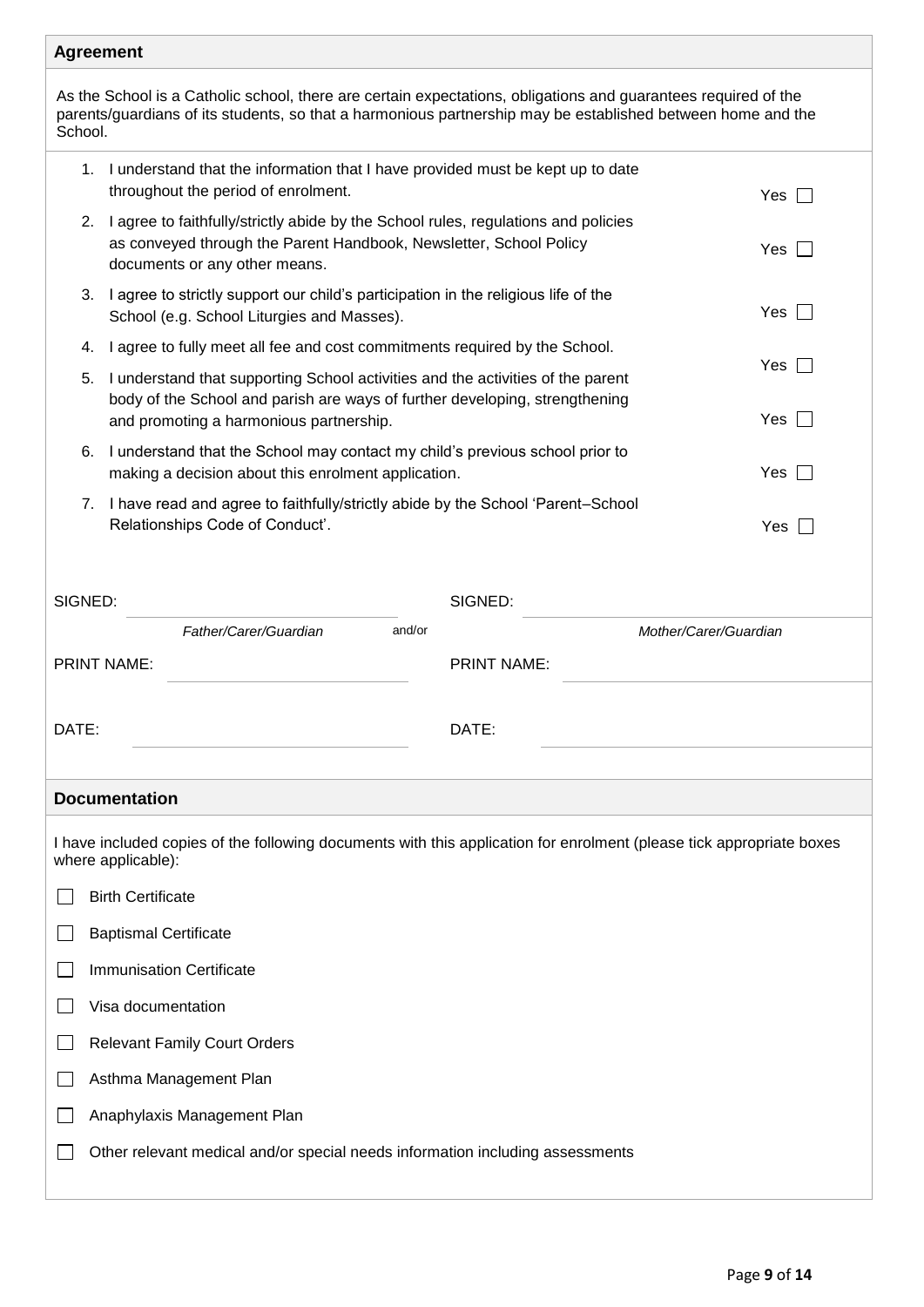| <b>Fees Agreement</b>                                                                                                                                                                                                                                                                                                      |
|----------------------------------------------------------------------------------------------------------------------------------------------------------------------------------------------------------------------------------------------------------------------------------------------------------------------------|
|                                                                                                                                                                                                                                                                                                                            |
| Account to be paid by (please tick):                                                                                                                                                                                                                                                                                       |
| <b>Both Parents</b><br>Father only<br>Mother only                                                                                                                                                                                                                                                                          |
| Split between Father _______ % and Mother ______ %                                                                                                                                                                                                                                                                         |
| Other - please specify:                                                                                                                                                                                                                                                                                                    |
| I/We accept responsibility for the payment of all costs fees and levies for<br>(Name of Student)                                                                                                                                                                                                                           |
| I/We agree that all fees and levies as determined by the School will be paid by the due date unless otherwise agreed<br>in advance in writing with the School as represented by Fr Brendan Hogan of Our Lady Help of Christians Parish,<br>Narre Warren. (Weekly/Fortnightly/Monthly payments may be made by arrangement). |
| Name of person(s) responsible for payment of fees:                                                                                                                                                                                                                                                                         |
| 1.<br>Signature:                                                                                                                                                                                                                                                                                                           |
| 2.<br>Signature:                                                                                                                                                                                                                                                                                                           |
| NB: All person(s) named as responsible for fee payment MUST sign this form as it will be considered legally binding.                                                                                                                                                                                                       |

# **Responsibility for Payment of Fees**

School Office staff can assist with any queries you may have in regard to payment of fees and levies.

#### **Each person who signs this form accepts legal responsibility for payment of School fees and levies incurred for the entire period of the enrolment of the student.**

Payment of fees is subject to all the terms and conditions contained in this form.

Where there is more than one person signing this form:

- 1. only one account will be issued in the name of all individuals listed on this form unless otherwise indicated;
- 2. each person is independently and jointly responsible for payment of the whole of the fees, meaning the School can (at its discretion) seek to recover the whole of the fees from any one parent/guardian or any combination of them unless otherwise indicated;
- 3. notice to any one parent/guardian is taken to be notice to all parents/guardians;
- 4. each individual consents to their personal information in relation to this account (including payments made or overdue) being disclosed to each other individual on the account or to other third parties in the case that recovery proceedings are required; and
- 5. amendments to fee payment arrangements can only be made with the written agreement of all affected parties (including all parents/guardians listed on this form and those who will be responsible for paying fees).

## **Administration Fee**

At the time of submitting the application for enrolment form you may be required to pay an administration fee as shown in the attached Schedule of Fees and Charges. That fee is non-refundable.

## **Pro-rated School Fees**

In cases where a student commences at or leaves the School part-way through the year, fees and levies will be prorated in accordance with this part.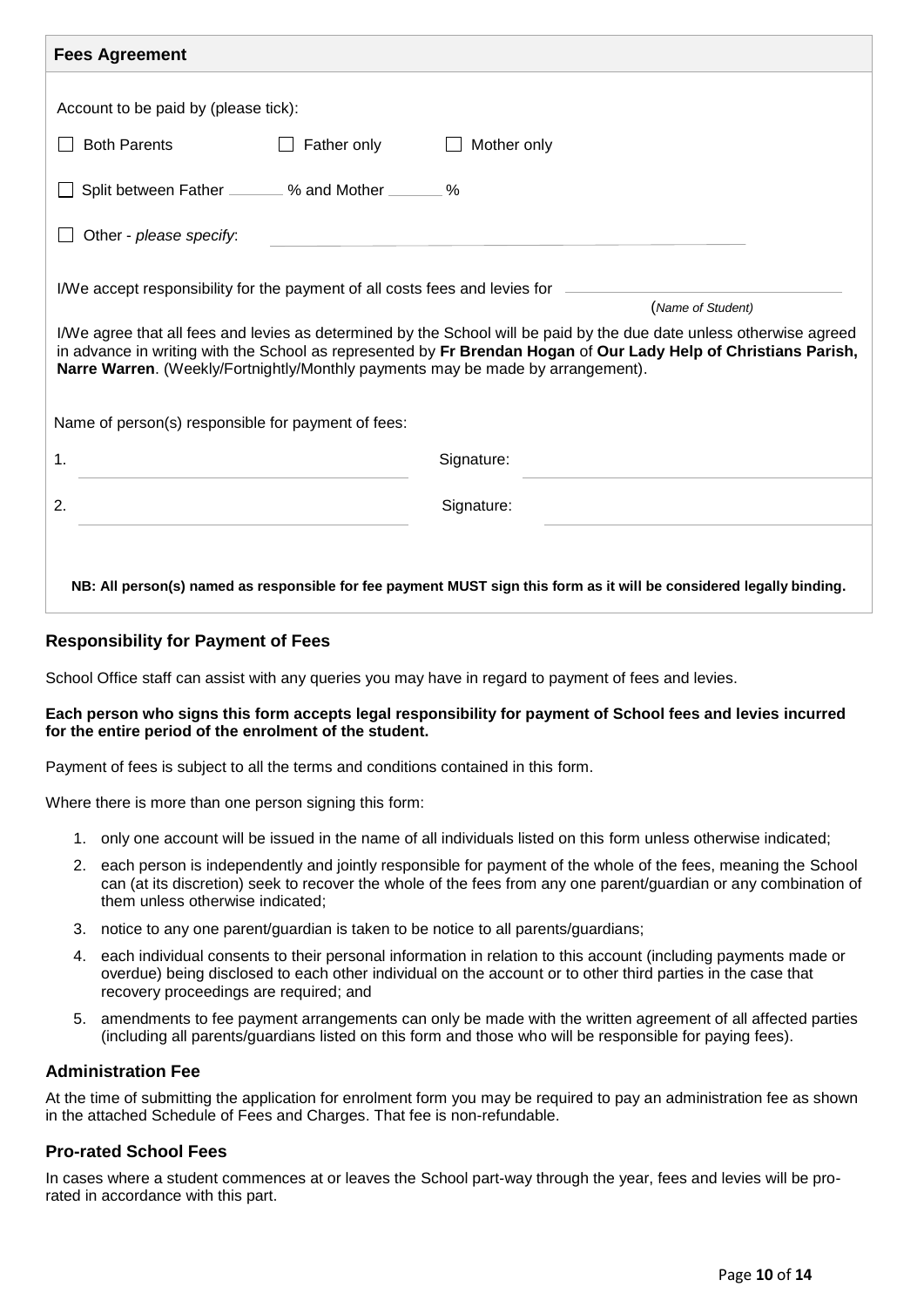# **Family Fees**

Subject to minimum notice requirements for withdrawing a student, tuition fees will be pro-rated to the nearest week, including any partial weeks of attendance as full weeks.

For example, in a school year with 40 weeks, if a student commences on Thursday of the 12<sup>th</sup> week, the amount of tuition fees owing will be pro-rated to 29 weeks. In this example the amount payable would be 72.5% of the full year family fee.

# **Capital Fee**

The amount of the capital levy payable is pro-rated to the nearest week, including any partial weeks of attendance as full weeks, similar to the way family fees are pro-rated. When it comes to the capital levy each week (or part week) where **any** student in the family attends is counted as a week for the purposes of pro-rating the fee.

# **Tuition/Curriculum Levies**

The amount of the tuition and any other applicable student levies are payable in full and are not pro-rated.

# **Excursion/Camp/Swimming/Sports Levies**

Excursion/Camp/Swimming/Sports levies are payable in full and are not pro-rated. Where a student will not or did not participate in the activity a credit may be provided, unless the School had already incurred a cost associated with that student.

## **Notice of Withdrawal**

Written notice of at least **four weeks** is required prior to withdrawal of a student from the School. Where notice is not provided, full fees and all levies will need to be paid for the number of weeks where notice was not provided.

This notice period may be reduced or waived in special circumstances. Please contact the Principal if you would like to discuss this possibility.

# **Special Payment Arrangements**

If you are experiencing financial hardship or are struggling to pay on time, please speak to the Principal. Variations in payment arrangements can be approved where required, and in exceptional circumstances limited fee remissions may be provided.

You will be required to provide evidence of need to enter into a special payment arrangement or receive a fee remission.

## **Failure to pay**

Where payment is not made on time, debt recovery action may be commenced against any one or all of the parent(s)/guardian(s) named on this form.

The School or the Diocese may charge the parent(s)/guardian(s) for, and the parent(s)/guardian(s) indemnify the School and the Diocese from, all costs and expenses (including without limitation all legal costs and expenses on an indemnity basis) incurred by the School or the Diocese resulting from the default (failure to pay) or in taking action to enforce compliance with these terms and conditions.

## **School Use of Fees and Levies**

All family fees and compulsory tuition levies collected will be retained by the School and utilised for the benefit of students for educational, administrative or support purposes.

## **Disclosure**

By signing this form you agree that the School may share information collected with other Catholic systemic schools within the Diocese of Sale.

## **Parental Permissions**

- 1. Where I/we am unable to be contacted, I give the Principal (or Delegate) of the School permission to consent to my child receiving medical or surgical assistance or an anaesthetic given as recommended by a medical practitioner in the event of any accident or illness.
- 2. I/we give the Principal (or Delegate) of the School permission to consent to such first aid as is considered reasonable or necessary in the event of accident or illness.
- 3. I/we accept all risks and liabilities involved in the administration of medical surgical, anaesthetic or first aid treatment as considered necessary and the responsibility for payment of all expenses and costs incurred in relation to such treatment and any emergency transportation required.
- 4. I/we certify that my child does not, to our knowledge, suffer from any illness or disability which might interfere with or inhibit any medical or dental attention or treatment (except as noted in the medical details or special needs section above).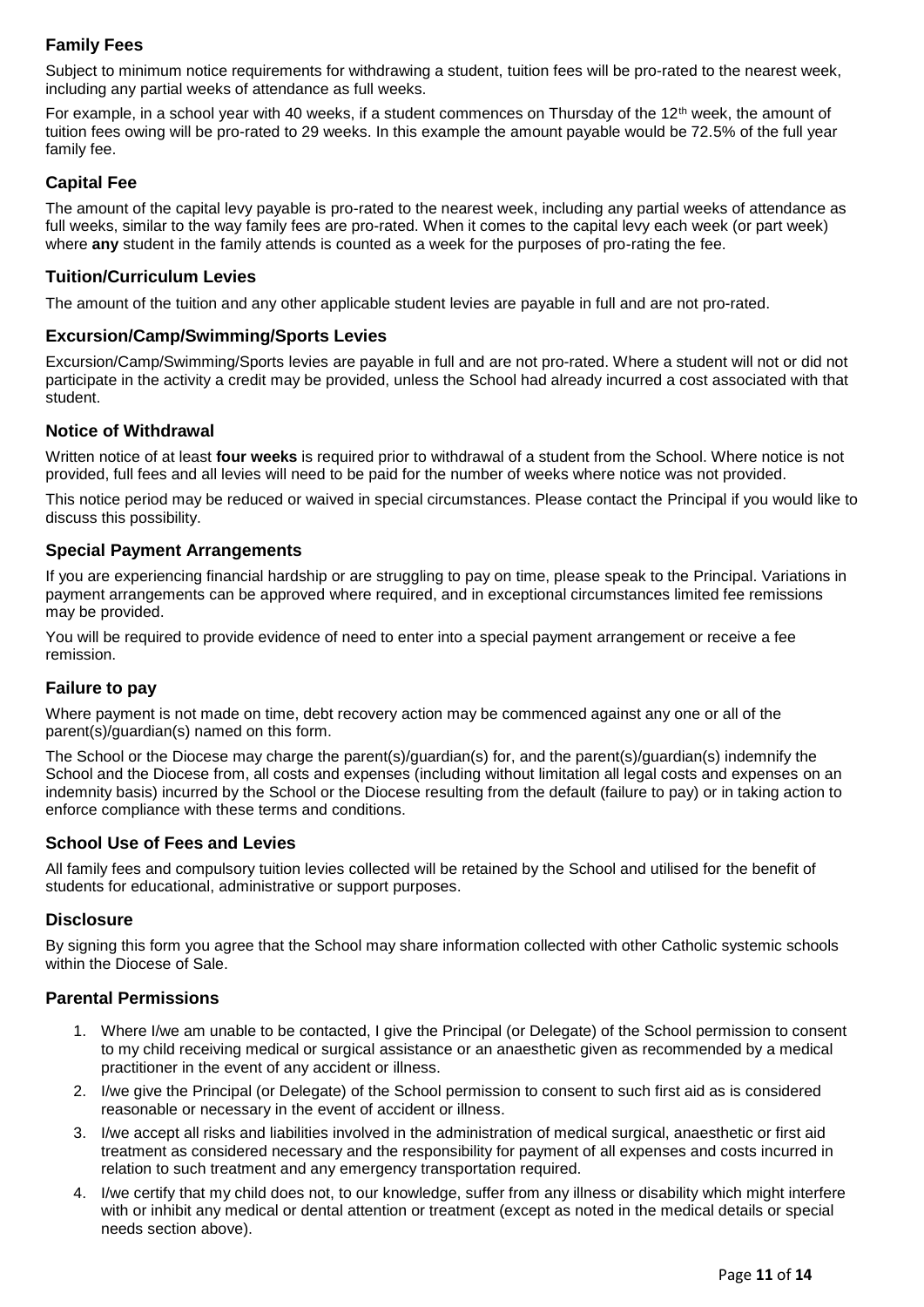- 5. Medication will not be administered at School, except where that medication has been supplied by the parents and a medication form (available from the School office) has been completed. I/we consent to the School administering medication to our child on our behalf in these circumstances.
- 6. I/we understand the School will take all reasonable care in the event of my child suffering an accident or illness, but that the School will not be responsible for any fees, costs or expenses of any medical or dental or treatment administered to my child in such an event. Nor will the School be responsible directly or indirectly for any act or omission of any medical or dental practitioner or medical officer attending or treating my child.
- 7. In the event I/we am/are unable to be contacted, I/we consent to the School seeking such medical or dental advice on behalf of our child as it sees fit in the event of an accident or illness. This treatment may include, but is not limited to, blood transfusion, the administration of anaesthetic and surgery.
- 8. I/we agree to pay all fees, costs and expenses incurred including hospital accommodation. I/we understand that the School will not be held liable for ambulance or other transport costs. Ambulance membership is available through most health funds or directly from Ambulance Victoria.

(The School does however carry student accident insurance for all students whenever they are at School or are involved in any activities organised by the School. This cover also includes travel to and from School or School activities.)

- 9. I/we consent to my child participating in all activities, organised or available at School, School camps, and all other outings, excursions and functions. I/we understand that this consent can be withdrawn at any time by notifying the School in writing and that additional consent will be sought by the school for offsite activities.
- 10. I/we accept that the daily life of the School involves my child's participation in the life of the Catholic Church through prayer, liturgy, sacramental celebrations and the provision of the religious education program of the School. I/we agree to support our child's participation in this program.
- 11. I/we give consent for my child to be photographed and for these photographs to be used without acknowledgement, remuneration or compensation in the School and in various Catholic Education Office, Diocese of Sale or Catholic Education Commission of Victoria Ltd publications. Publications may include but are not limited to, newsletters, parent handbooks, brochures, annual reports, newspaper advertisements, posters and the School / Catholic Education Office Diocese of Sale website. On occasion, information such as sporting achievements, pupil activities and art works will be published in the School newsletter and on our website naming the child.

 $Yes \Box$  No  $\Box$ 

- 12. I/we certify that the consent which I/we have given in the above paragraphs is valid at all times while our child is in the custody of the School including:
	- a) When my child is at School
	- b) When my child is present at School camps

П

c) When my child is attending or participating in a School outing, excursion or function.

| Yes | Nο |  |
|-----|----|--|
|     |    |  |

- 13. I/we give consent for our child to use the resources of computer, access to network resources, email and internet. Students may only access the internet and email during class time under teacher supervision and subject to any Information Technology Policies which may be in force from time to time.
- 14. I/we give consent for our Family Mailing/Contact Details to be provided to the Parish for the specific purpose of the Parish contacting our family in relation to parish fundraising efforts and/or stewardship programs.

| Yes. | N٥ |  |
|------|----|--|
|------|----|--|

15. I/we give consent for our Family Mailing/Contact Details, Student Details and Parish/Sacrament Details to be provided to the Parish for the specific purpose of the Parish contacting our family in relation to parish sacramental programs.

| Yes $\lceil$ |  | Nο |
|--------------|--|----|
|--------------|--|----|

| SIGNED:            |                       | SIGNED:            |                       |
|--------------------|-----------------------|--------------------|-----------------------|
|                    | Father/Carer/Guardian |                    | Mother/Carer/Guardian |
| <b>PRINT NAME:</b> |                       | <b>PRINT NAME:</b> |                       |
| DATE:              |                       | DATE:              |                       |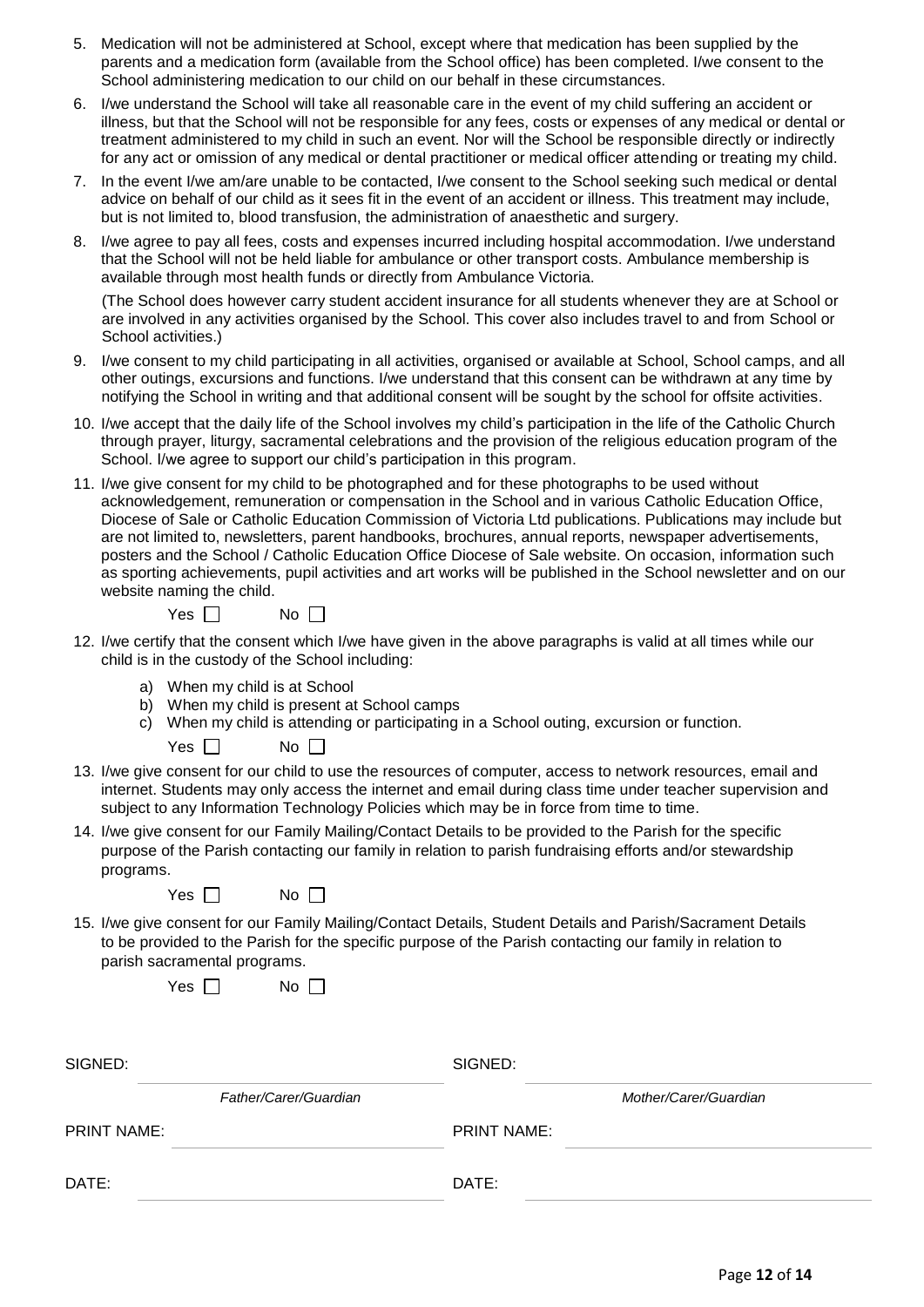| <b>Declaration</b>                        |                                                                                                                 |  |  |  |
|-------------------------------------------|-----------------------------------------------------------------------------------------------------------------|--|--|--|
| I/we, as the parent/s/legal guardian/s of | declare that<br>(Name of Student)                                                                               |  |  |  |
|                                           | I/we have read, understood and given consent to all matters contained in this form. I/We understand that my/our |  |  |  |
|                                           | consent will remain valid while my/our child continues enrolment at the School. Should the relevant information |  |  |  |
|                                           | change, I/we understand it is my/our duty to make the School immediately and fully aware of the changes.        |  |  |  |
|                                           |                                                                                                                 |  |  |  |
| SIGNED:                                   | SIGNED:                                                                                                         |  |  |  |
| Father/Carer/Guardian                     | Mother/Carer/Guardian                                                                                           |  |  |  |
| <b>PRINT NAME:</b>                        | <b>PRINT NAME:</b>                                                                                              |  |  |  |
|                                           |                                                                                                                 |  |  |  |
| DATE:                                     | DATE:                                                                                                           |  |  |  |
|                                           |                                                                                                                 |  |  |  |
|                                           |                                                                                                                 |  |  |  |

#### *Please note:*

- 1. Acceptance of this application for enrolment is subject to the approval of the School's Enrolment Committee.
- 2. Acceptance to this School does not constitute acceptance into any other Catholic School (primary or secondary).
- 3. Please refer to the attached Collection Notice for details regarding privacy of information collected by the School.